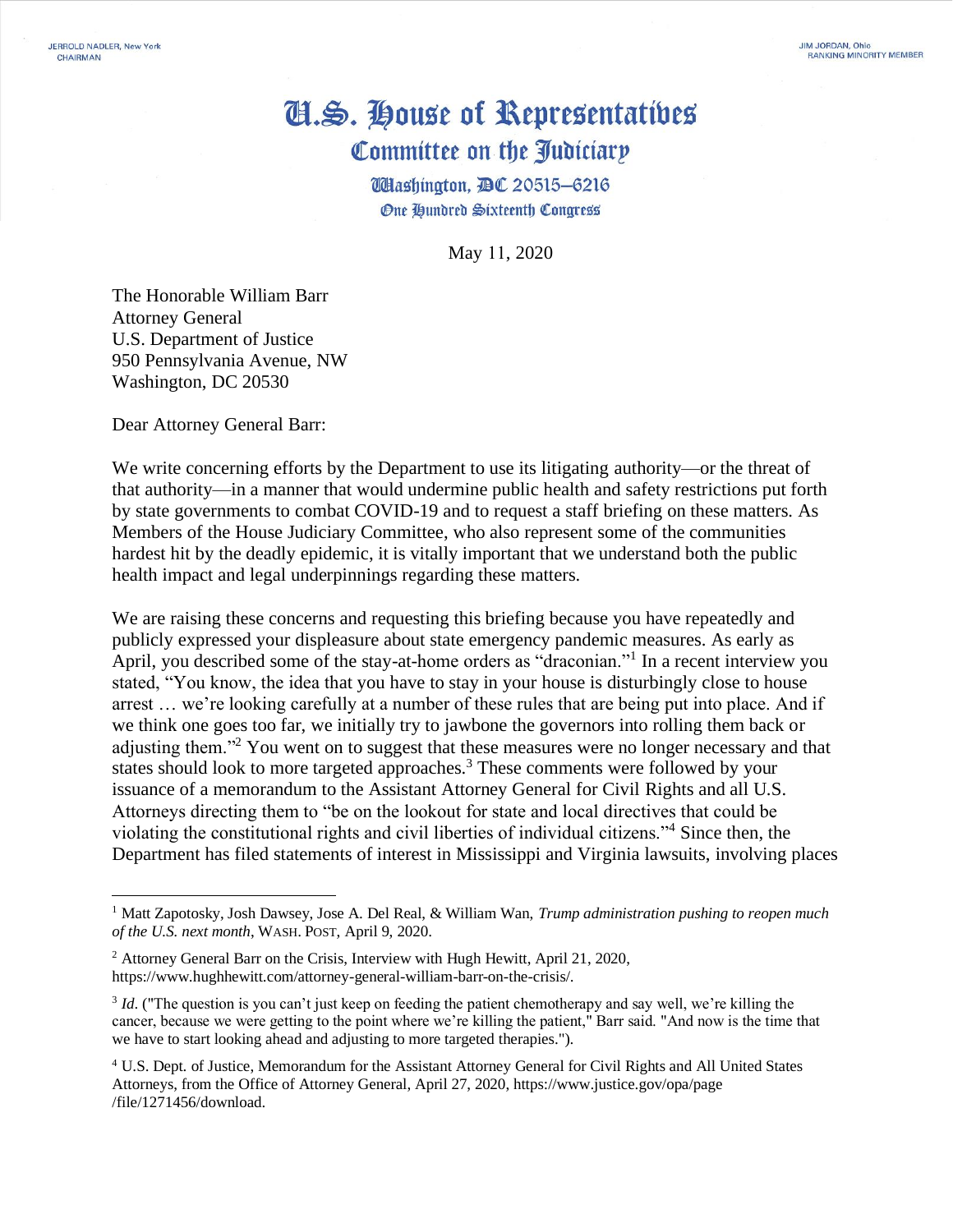of worship planning to hold religious services that exceed the number of individuals allowed under the state's social distancing rules.<sup>5</sup>

We need to understand whether and the extent to which the Department is taking public health considerations into account when developing its legal posture. According to data published by the Centers for Disease Control & Prevention, social distancing and other measures put in place by the states appear to be working.<sup>6</sup> And public health officials have also made clear that "lifting" restrictions too quickly could lead to a deadly resurgence [and] the way down can be as dangerous as the way up if not managed properly."<sup>7</sup> In fact, the Institute for Health Metrics and Evaluation at the University of Washington recently revised its projections to approximately 135,000 deaths in the United States—citing a variety of reasons including new outbreaks in the Midwest and relaxed social distancing. $8$  We also need to understand if the Department is considering the political interests of the President as it examines the stay-at-home orders of specific states. According to Johns Hopkins University's Coronavirus Resource Center, multiple counties in New York, Michigan, California, and Virginia fall under the "Top 50 Confirmed Cases by County" as well as "Top 20 Counties by Number of Deaths." <sup>9</sup> These states have implemented strong social distancing measures, but are now facing public opposition from the President.<sup>10</sup> To be sure, the Justice Department has an important role in protecting the civil rights and civil liberties of all Americans, but we have concerns with the appearance of the nation's leading law enforcement agency attempting to determine which state and local public health measures are needed at which times during a pandemic.

With regards to the Department's legal authority to override state public health restrictions, we are concerned the Department's position supporting efforts to suspend stay-at-home directives

<sup>7</sup> *Coronavirus: 'Deadly resurgence' if curbs lifted too early, WHO warns*, BBC NEWS, April 10, 2020.

<sup>8</sup> Arman Azad, *Key coronavirus model will revise projections to nearly 135,000 US deaths*, CNN, May 4, 2020 ("One of them is increased mobility before the relaxation, premature relaxation of social distancing, we're adding more presumptive deaths as well, and we're seeing a lot of outbreaks in the Midwest, for example.")

<sup>9</sup> The majority of Americans "do not want to relax social distancing guidelines or lift shelter-at-home orders until more is done to combat the effects of Covid-19." Katelyn Burns, *Polls: Americans don't want to end social distancing policies despite financial devastation*, VOX, April 29, 2020. Recent polling indicates that "Americans clearly oppose the reopening of restaurants, retail stores and other businesses, even as governors begin to lift restrictions that have kept the economy locked down in an effort to combat the coronavirus pandemic." Dan Balz & Emily Guskin, *Americans widely oppose reopening most businesses, despite easing of restrictions in some states, Post-U. Md. poll finds*, WASH. POST, May 5, 2020.

<sup>10</sup> *See e.g.*, Kevin Liptak, *Trump tweets support for Michigan protesters, some of whom were armed, as 2020 stress mounts*, CNN, May 1, 2020; @realDonaldTrump, TWITTER (April 17, 2020, 11:25 AM), https://twitter.com/realDonaldTrump/status/1251169987110330372; @realDonaldTrump, TWITTER (April 17, 2020, 11:17 AM), https://twitter.com/realDonaldTrump/status/1251169217531056130; Dareh Gregorian, *'Fire Gruesome Newsom!': Stay-at-home protests in California and across the country*, NBC NEWS, May 1, 2020.

<sup>5</sup> Josh Gerstein, *Feds, Northam spar over Virginia stay-at-home order's impact on churches*, POLITICO, May 3, 2020.

<sup>6</sup> Centers for Disease Control and Prevention, Morbidity and Mortality Weekly Report: Timing of Community Mitigation and Changes in Reported COVID-19 and Community Mobility — Four U.S. Metropolitan Areas, February 26–April 1, 2020, (April 17, 2020, Vol. 69 No. 15), https://www.cdc.gov/mmwr/volumes/69/ wr/mm6915e2.htm?s\_cid=mm6915e2\_w.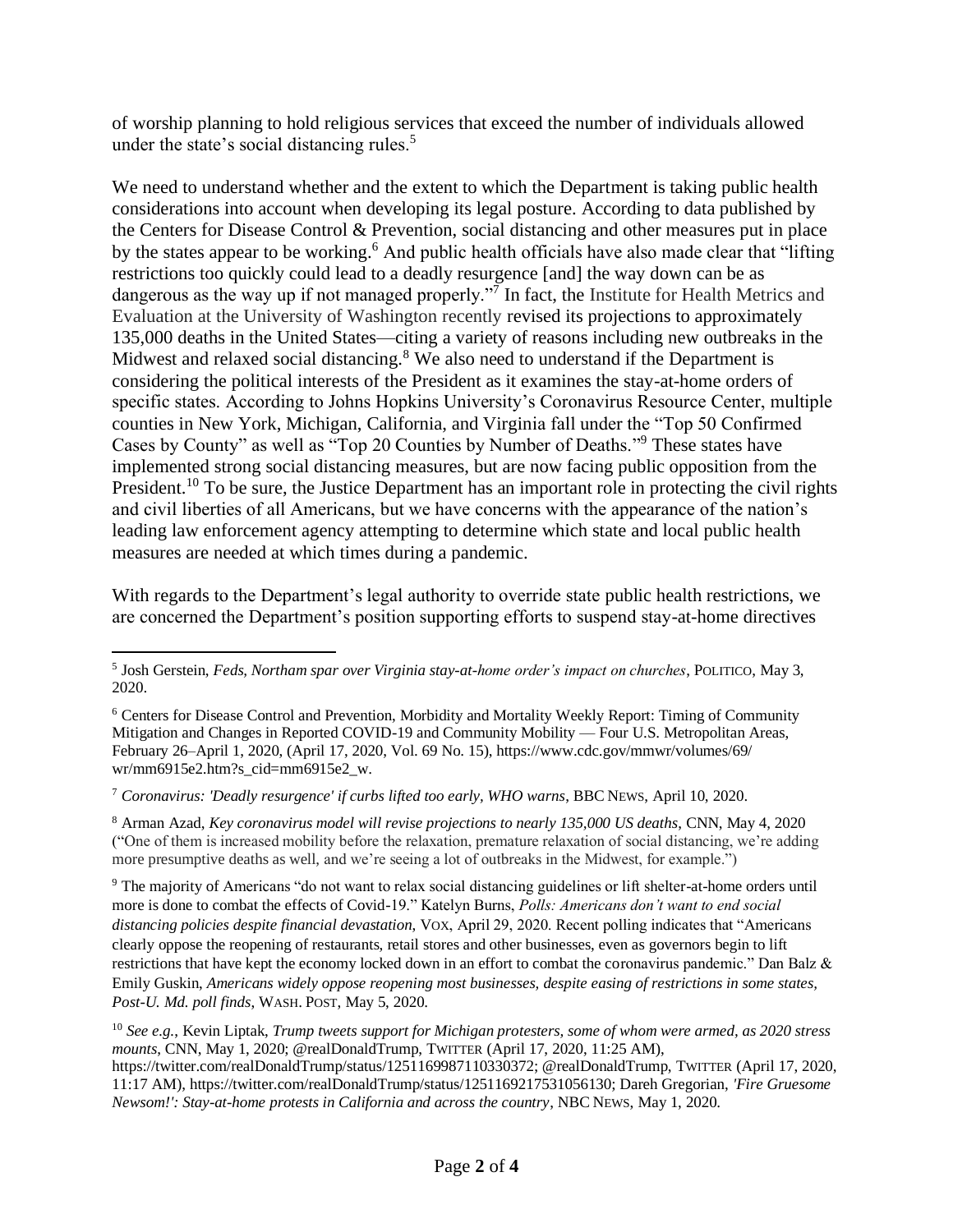treads on questionable constitutional grounds. Under relevant legal precedent, content-neutral restrictions on the right to assemble, for example, are justifiable so long as they are narrowly tailored to serve a significant governmental interest.<sup>11</sup> In the Department's eagerness to litigate against these measures, we are concerned you may have misunderstood or mischaracterized relevant law, including the orders at issue in the Virginia litigation.<sup>12</sup>

The Department's actions are particularly troubling considering the lack of a coordinated national response to the pandemic by the Administration—which includes the failure to address the shortage of medical equipment, rapid testing, or personal protective equipment;<sup>13</sup> or to provide comprehensive guidance for reopening<sup>14</sup> that would help the country mitigate the threat of a second wave. Rather, the President and his allies have stated that state and local governments are, in many respects, on their own as they seek to address this crisis. <sup>15</sup> In light of our myriad questions and concerns—which go directly to the safety of our constituents and the Department's role in our system of federalism—we request a briefing with the Assistant Attorney General for the Civil Rights Division, Eric Dreiband; the U.S. Attorney for the Eastern District of Michigan, Matthew Schneider; and other relevant Department officials.

We look forward to hearing from your office so that we may schedule this important briefing at your earliest convenience.

<sup>13</sup> *See e.g.*, Dennis Wagner, *Overwhelmed hospitals, equipment shortages: Coronavirus pandemic plays out as state planners expected*, USA Today, April 13, 2020; Joel Rose, *A "War" for Medical Supplies: States say FEMA winning by poaching orders*, NPR, April 15, 2020; *Trump: U.S. states, not federal government, must improve testing*, REUTERS, April 17, 2020; Rachel Sandler, *White House Coronavirus Testing Strategy Puts Onus On States, Says Federal Government Is A 'Last Resort'*, FORBES, April 28, 2020.

<sup>14</sup> Jason Dearen & Mike Stobbe, *US Shelves Detailed Guide to Reopening Country*, ASSOCIATED PRESS, May 7, 2020.

<sup>11</sup> *E.g.*, *Ward v. Rock Against Racism*, 491 U.S. 781, 791 (1989).

 $12$  For example, the Department accuses Virginia of discriminating against houses of worship by exempting "all nonretail businesses," but not churches, from its restriction against gatherings of more than ten people. But according to Virginia, the challenged orders do not in fact provide those exemptions. *See* Def.'s Notice of Intent to File Response at 3, *Lighthouse Fellowship Church v. Northam*, No. 2:20-cv-204 (E.D. Va. May 3, 2020).

<sup>15</sup> *See e.g.*, Quint Forgey, *'We're not a shipping clerk': Trump tells governors to step up efforts to get medical supplies*, POLITICO, March 19, 2020 ("Governors are supposed to be doing a lot of this work, and they are doing a lot of this work," Trump said. "The Federal government is not supposed to be out there buying vast amounts of items and then shipping. You know, we're not a shipping clerk."); Ben Gittleson, *After Kushner says 'it's our stockpile,' HHS website changed to echo his comments on federal crisis role*, ABC NEWS, April 3, 2020 ("The notion of the federal stockpile was it's supposed to be our stockpile, it's not supposed to be states' stockpiles that they then use.").